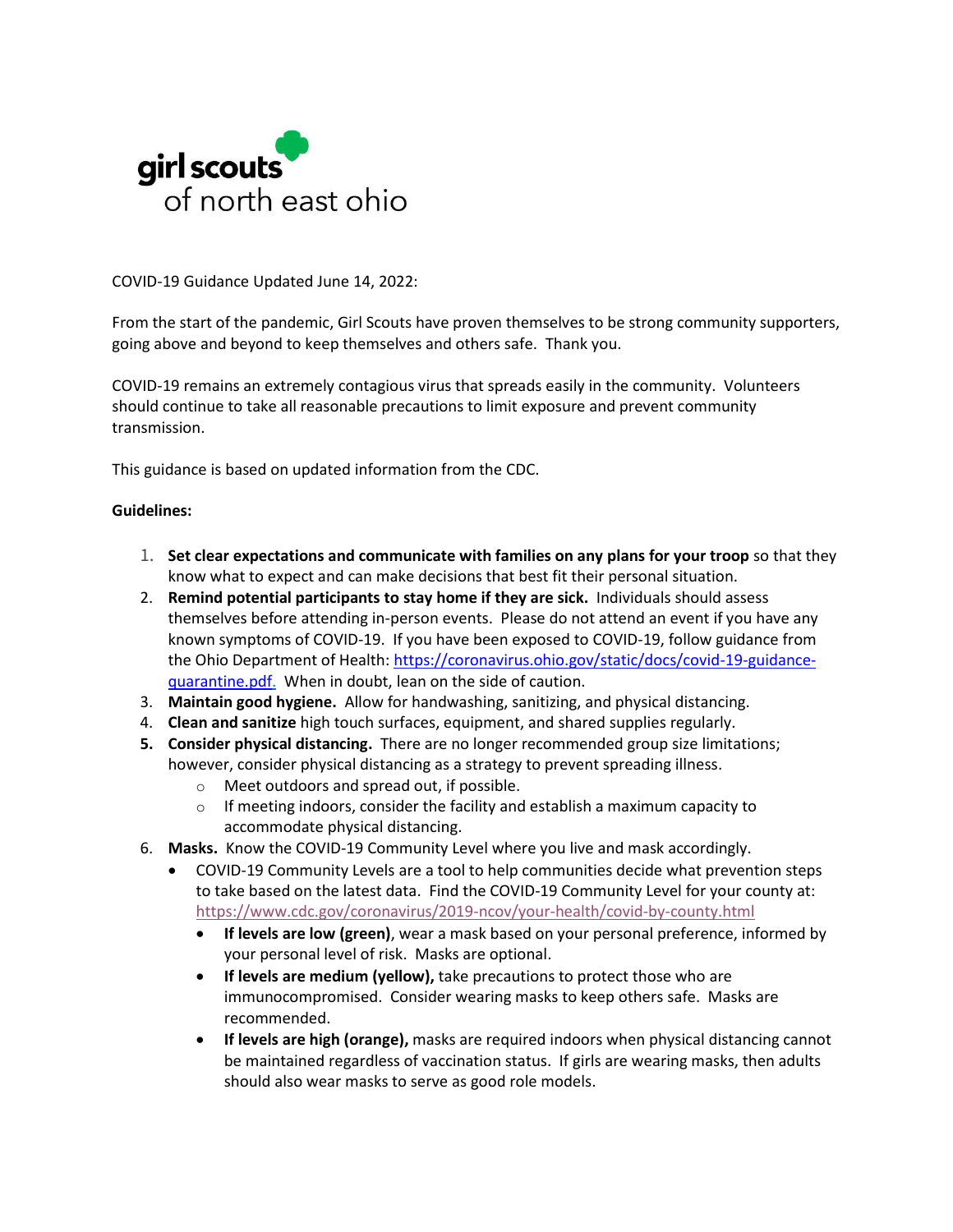- **Know before you go.** If COVID-19 Community Levels are different from where you live than where you are going, follow the strictest guideline. Wear a mask to keep others safe.
- In some cases, local ordinances, our community partners, and outside vendors may require a mask. Please be aware of these requirements and follow them, if applicable.
- Because GSNEO is a regional organization, if COVID-19 Community Levels rise with a considerable amount of our population, GSNEO may require masking at events that bring groups of people from across the council together. Please watch for notifications prior to the specific event.
- Individuals may choose to wear a mask more often than required.

As always, we'll continue to monitor the situation and update these guidelines as needed. Please feel free to contact GSNEO Customer Care at 800-852-4474, [customercare@gsneo.org,](mailto:customercare@gsneo.org) or via Live Chat with any questions that you might have.

# **FAQs**

# **What if COVID-19 Community Levels are different from where I live than where I'm going?**

Know before you go. If COVID-19 Community Levels are different from where you live than where you are going, follow the strictest guideline. Wear a mask to keep others safe. For example, if you live in a community that is rated low (green) but are going to an event in a community that is rated high (orange), then masks are required. This helps prevent you from bringing COVID-19 back home to your community. Alternatively, if you live in an area that is high (orange) and you are attending an event in an area that is medium (yellow), wear a mask even though it might not be required at the event. This helps prevent your group from bringing COVID-19 into a neighboring community.

## **What about Resident Camp and Day Camp at Camp Ledgewood?**

GSNEO is a regional organization that serves 18 counties in northeast Ohio and county information can change frequently. We actively monitor the level of community spread. Currently, several counties in our footprint are listed as orange (high level of active spread) or yellow (medium level of active spread). According to our policy, any counties that are orange require that masks are worn. Because we welcome girls from across the council, here's what that means for summer camp:

- We'll be maintaining a pod structure to limit interaction with other camper groups as much as possible
- While campers are in their groups, they won't be required to wear a mask
- Masks cannot be worn when eating, sleeping, during water sports and vigorous physical activity
- To mitigate a widespread outbreak, masks will be required if campers are engaging with other groups indoors
- If campers are going on field trips, some vendors may require masks
- Please pack a few masks for your camper

While we recognize this isn't ideal, our priority is to keep our girls safe, our camps open and create amazing memories for your camper. Please feel free to contact us with any questions.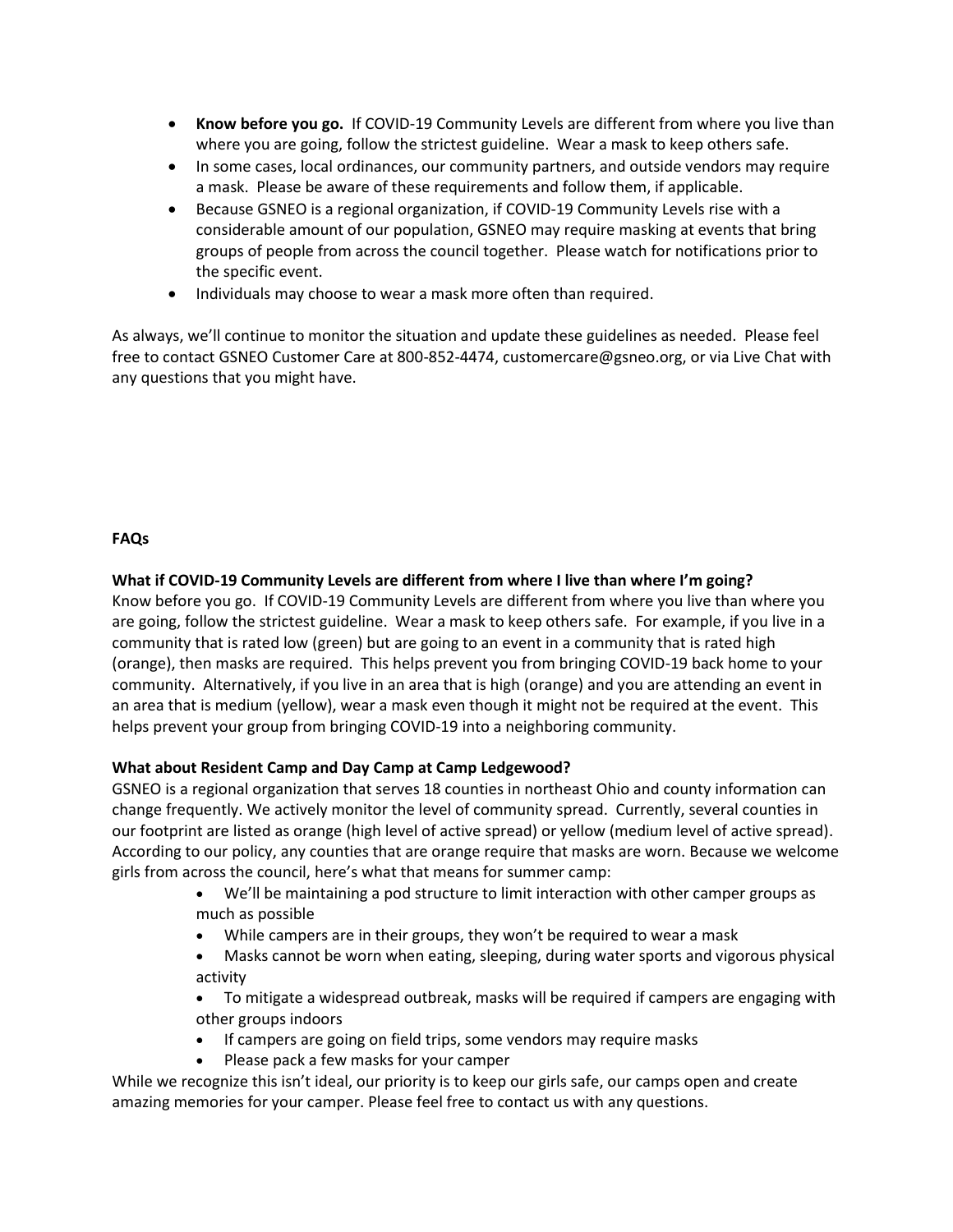#### **What about Community Day Camps?**

Because Community Day Camps are localized and often serve a Service Unit, these should be treated like a Service Unit Event. Community Day Camps should follow the guidelines listed above, including masking indoors based on the level of COVID-19 spread in the county, good hygiene, and extra cleaning protocols. Prior to the event, Community Day Camps should plan to communicate if masks will be optional, recommended, or required based on the current level of COVID-19 community spread. If levels of COVID-19 community spread are high (orange), we strongly recommend a pod or cohort structure to limit the possibility of widespread exposure should someone test positive for COVID-19.

## **What about Troop Camping?**

Troop camping is generally a smaller group of girls (one troop) that camp in one housing unit; please follow the guidelines above.

## **What about Service Unit Campouts?**

Service unit campouts usually involve multiple troops or groups camping together in multiple housing units. Following guidance from the American Camping Association and the Ohio Department of Health for camping, we strongly recommend a pod or cohort structure that limits housing units from mixing with one another if levels of COVID-19 community spread are high (orange). This prevents widespread exposure to COVID-19. If there are shared mealtimes or "all camp" events, allow for pods to be physically distant from one another. Follow guidance for good hygiene and extra cleaning protocols.

#### **What about Service Unit Events?**

Service unit daytime/evening events should follow the guidelines listed above, including masking when required, good hygiene, and extra cleaning protocols. Prior to the event, Service Units should plan to communicate if masks will be optional, recommended, or required based on the current level of COVID-19 community spread. If levels of COVID-19 community spread are high (orange), we strongly recommend a pod or cohort structure to limit the possibility of widespread exposure should someone test positive for COVID-19.

## **Are there times when masks should not be worn?**

Even when COVID-19 Community spread is high, there are times when masks should NOT be worn. Masks should not be worn when participating in watersports (ex. swimming and boating) or when actively participating in vigorous physical activity. Additionally, masks should not be worn while sleeping and can't be worn while eating. To mitigate the spread of COVID-19, encourage physical distancing in these situations when community spread is high.

Never put a mask on someone that's having difficulty breathing, is unconscious, incapacitated, or otherwise unable to remove them without assistance.

## **What is your policy regarding mask exemptions?**

When COVID-19 community spread is high and you can't be physically distant, face coverings are required for people who can safely wear them. The State of Ohio offers exemptions for people who may have difficulty wearing masks, including people with severe asthma or breathing issues, hearing aids, autism, post-traumatic stress disorder, or claustrophobia. Generally, these conditions should be noted on a member's health history form as they may require accommodation beyond a mask exemption.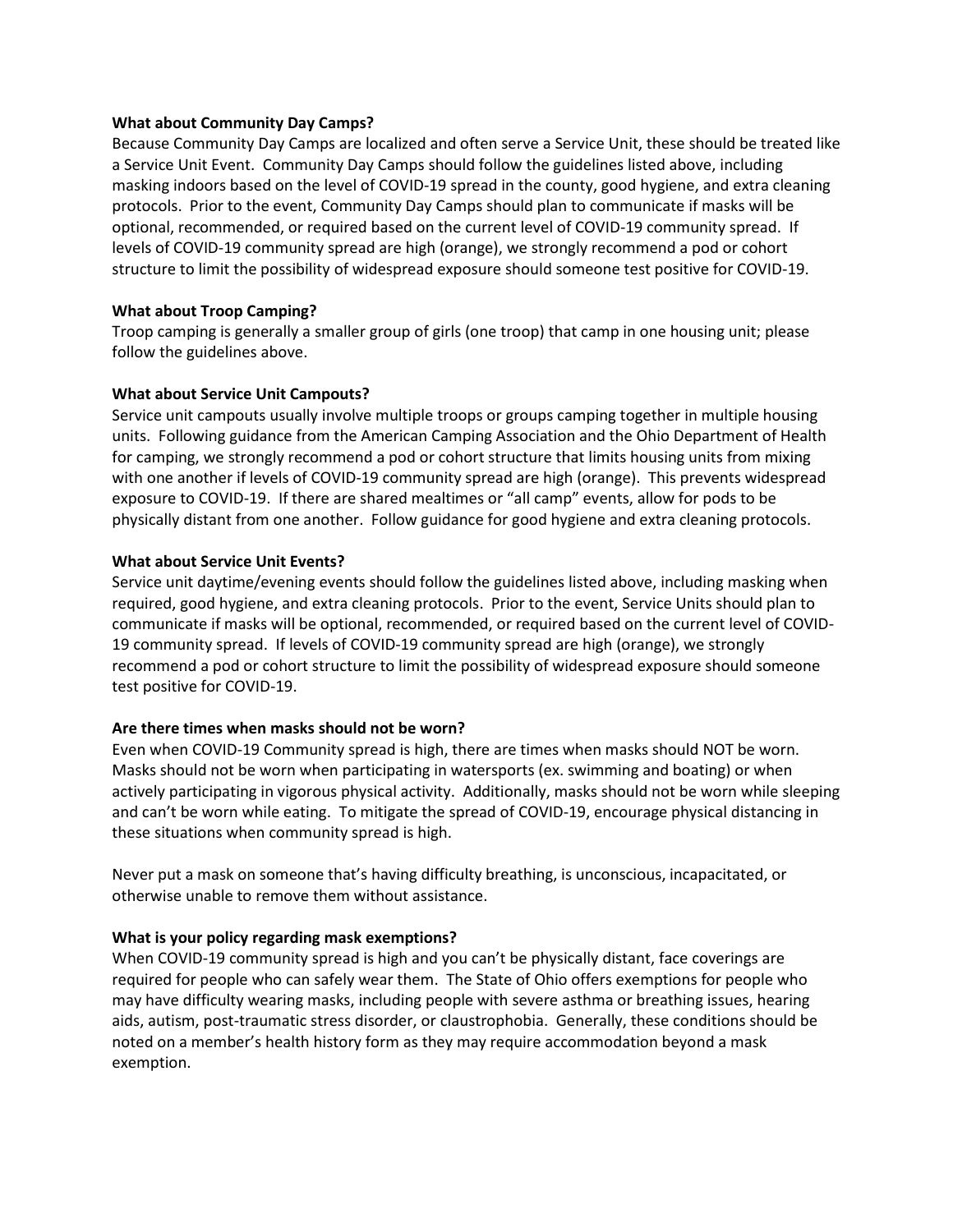# **How should I accommodate a group of girls where some require mask exemptions and others are immunocompromised?**

In these situations, we've found that setting a goal to be inclusive and hosting a caregiver/family meeting to discuss the needs and expectations of group members has resulted in a positive outcome. Groups have openly discussed their comfort level and assessed their individual risk, determining a satisfactory compromise regarding meetings, program events, and camping trips. If a compromise cannot be reached, please contact our Manager of Volunteer Relations for further assistance.

#### **If we are outside and masks aren't required, can I wear one anyway?**

Yes, individuals may choose to wear a mask more often than required.

## **Can I require everyone that is participating in a Girl Scout event to have a vaccine?**

No. GSNEO encourages, but does not require, vaccination for girls, volunteers, or staff. Deciding to receive a vaccine is a personal decision and GSNEO encourages everyone to respect the privacy of fellow members and their families. Vaccination status is private medical information.

# **Can we require everyone in our troop or group to take a COVID-19 test before participating in a Girl Scout activity or camp out?**

At this time, GSNEO is not *requiring* a negative COVID-19 test to participate in meetings, programs, or overnight camping trips.

With the increased accessibility of testing, however, troops may decide to voluntarily take a test before their event, campout, or trip as an extra layer of precaution. Individual families may choose to participate in testing or not. In other words, troops may request, but not require COVID-19 testing.

- Please note that testing is best done within 72 hours of the event, campout, or trip start; however, the closer the better.
- Please consider cost and accessibility when suggesting this option to your group.
- Maintain confidentiality. Like vaccination status, test status and test results are private medical information. Individual participation and results should not be shared with the group.
- Please know that even with a recent negative COVID-19 test, protocols for physical distancing, masking, good hygiene, and extra cleaning should still be followed.

# **Can we participate in activities where an outside vendor or program provider requires attendees to show proof of vaccination OR a negative COVID test?**

Yes. In some cases, our community partners and outside vendors are requiring proof of vaccination or a negative test. It is recommended that participation criteria are communicated and shared during the planning phase so that girls and their caregivers can evaluate requirements and their ability to participate. Individual families may choose to participate or not. For troop-related activities, we encourage consideration and selection of activities that promote inclusivity and belonging.

## **I've been exposed to COVID-19, can I attend an upcoming event?**

The Ohio Department of Health has released a flow [chart](https://coronavirus.ohio.gov/static/docs/covid-19-guidance-quarantine.pdf) based on the CDC's updated guidance following an exposure to someone with COVID-19. Regardless of vaccination status or symptoms,